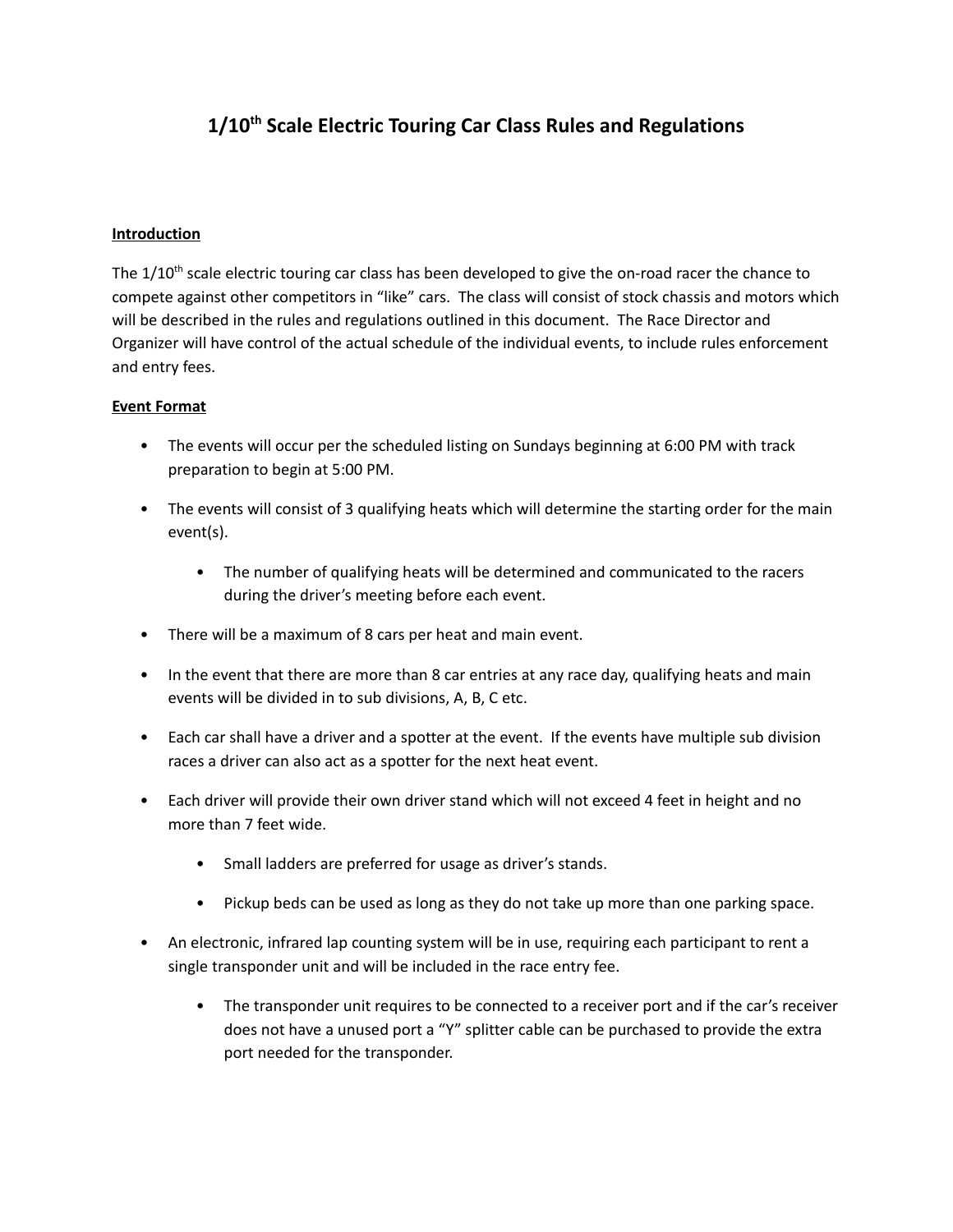- Transponders will be connected to the car's body on the inside top using Velcro.
- Transponders require a clear line of sight to the lap counters receiver unit, thus requiring a clear window or small hole for the transponder to register during the race events.
- Transponders must be mounted facing out the passenger side window inside the body of the cars using Velcro to mount the transponder to the body of the car – Velcro will be provided.
- The electronic lap counting system will count the number of laps completed for each car as well as the lap times and total times as well as the heat time.
- There will be 15 minutes only between heats and main events.
	- Any change to the time between heats and main events is at the discretion of the Race Director or Organizer.
- Each event will have a 5 minute driver's meeting at 5:45 PM in which the Race Director will go over any rule changes or directives for the day's event.
- All participants will be required to register for the event from 5:25 PM to 5:40 PM.
	- A \$15.00 entry fee will be required at registration in which \$5.00 of the fee is for the rental of the transponder unit.
- Parking at the event is first come first serve and is preferred that drivers park close to the track, but away from where the driver's stands will be along the Start/Finish line.
	- If a driver uses their pickup bed as a driver's stand they must only take up 1 parking spot and only 1 vehicle and be at least 5 feet back from the track boundary.
- Qualifying will determine the start order for the main event(s) by total track time from the qualifier events.
	- Qualifiers will be 6 minutes in duration.
	- Main event(s) will be 6 minutes in duration.
- Winner of the main event(s) will be determined from the total laps and first across the finish line after time has been called.

#### **Car Body Requirements**

• Bodies must be of a current or previous touring car from GT1, GT2, GT3 or GT4 categories from actual IMSA or World Sports Car racing.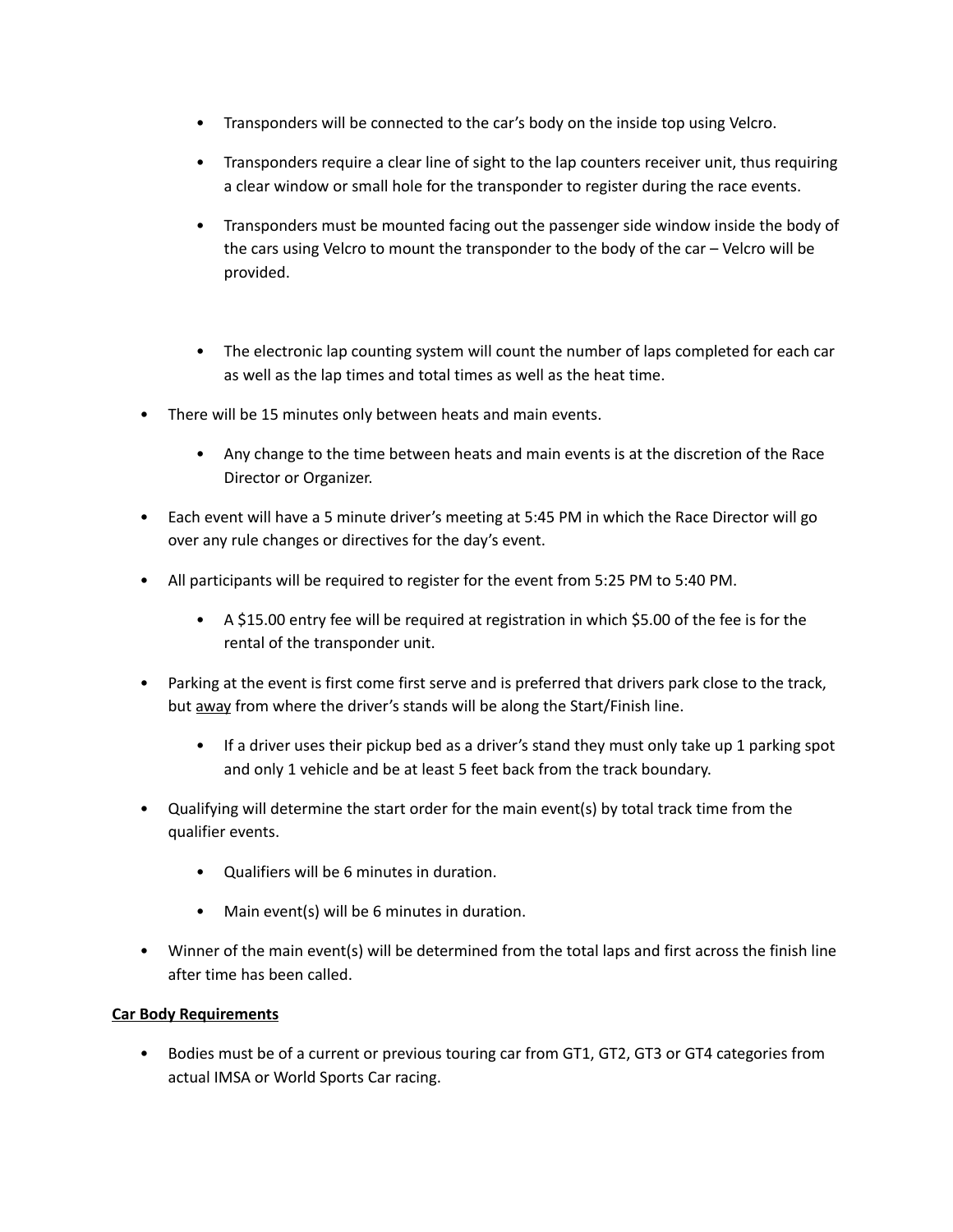- The Race Director can disapprove any body that does not conform to the required GT1, GT2, GT3 or GT4 classes.
- Bodies must be fully painted with a number and sponsorship decals are preferred.
- Bodies must have a clear window on the passenger side or a small hole for the lap counter transponder unit to have "line of sight" to the receiver unit.
- All bodies must be affixed to the cars using the manufacturer's stock mounting points using body clips.

## **Car Chassis Requirements**

- The chassis of this class will be the Tamiya TT02 chassis.
	- The TT02R chassis will be allowed.
- The chassis must be stock, with NO modification parts (except what comes with the TT02R chassis kit).
	- Only the steering servo, ESC (electronic speed control) and motor can be of any type or manufacturer.
- The only other modification of the chassis can be for the mounting of the lap counter transponder unit.
- Tires must be the 26mm type with the appropriate plastic wheel.
	- Tires must be foam rubber and can be of any shore desired.
	- The preferred manufacturer for the wheels/tires is Contact and can be obtained from the hobby shop.

#### **Car Motor Requirements**

- The motor must be a stock 12 to 28 turn electric motor with NO modifications to the brushes, timing or addition of bearings.
	- The preferred motors are either the 12T Traxxas or Arrma stock electric motors and can be purchased from the local hobby shop.

#### **Transmitter/Receiver Requirements**

- Any 2.4 ghz surface transmitter/receiver will be allowed.
	- Must be a 2.4 ghz system to participate.